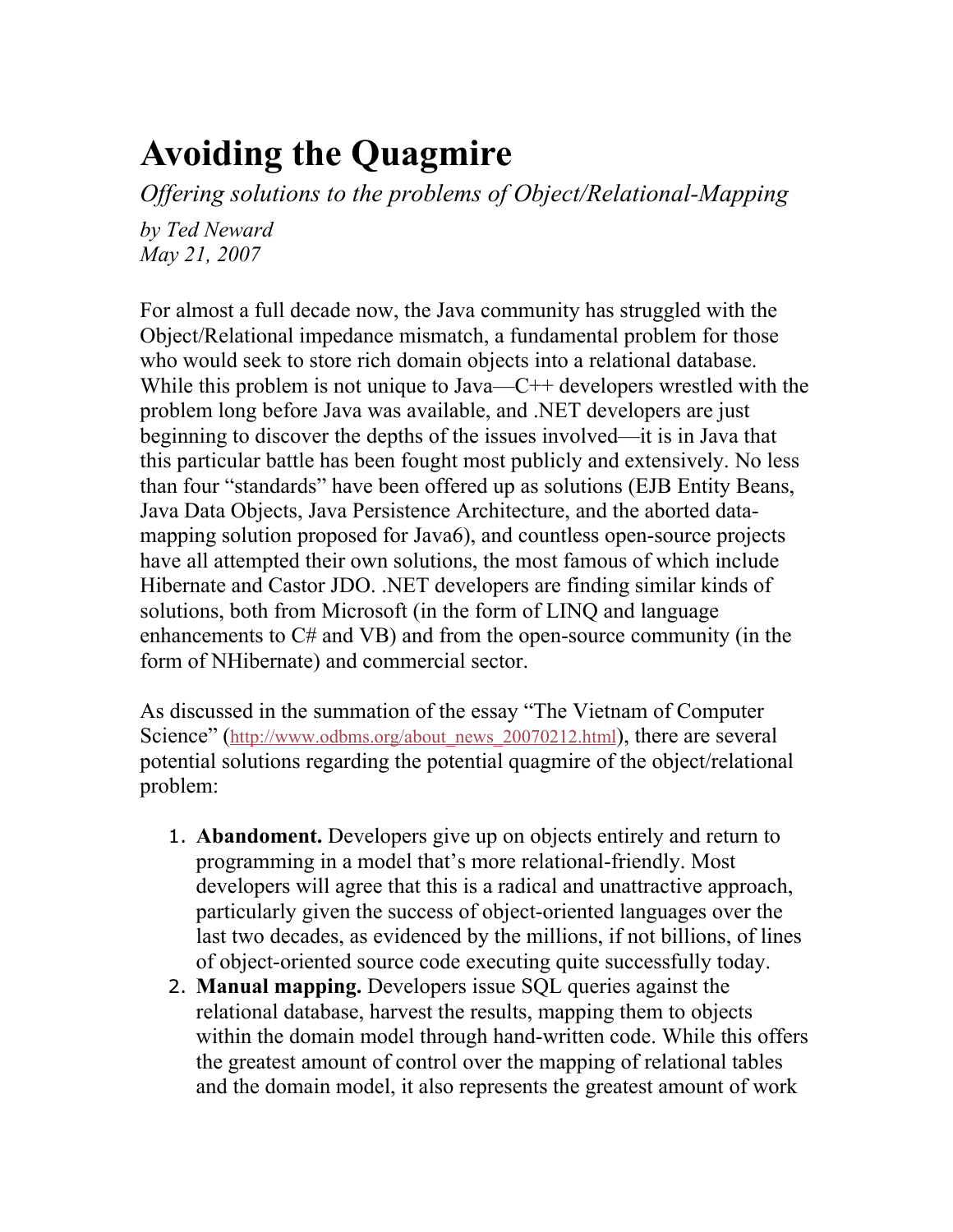and time required, leaving a sour taste. It does, however, provide the greatest degree of "loose coupling" between the domain model and the database, a desired attribute in those situations where the object developer does not control—and has little influence on—the relational schema, a common scenario in many IT shops where multiple languages are used against the same database.

- 3. **Acceptance of O/R-M limitations.** Developers simply accept that O/R-M cannot "go the last mile" to completely eliminate the impedance mismatch from the developer's perspective, and use O/R-M tools for that percentage—be it 50%, 75%, 95%, whatever—of their persistence solution to which it can be easily applied. Developers will need to have a good understanding of their O/R-M tool to do this, however, because they will need to make sure that their "out-of-band" direct queries against the database do not confuse or corrupt any sort of caching scheme the O/R-M tool is doing internally. This implies a greater educational investment on the part of developers, who frequently turn to O/R-M as a way to *avoid* having to learn too much about how the mapping between objects and relational database is handled.
- 4. **Integration of relational concepts into languages.** Developers use languages that integrate relational concepts directly, thus eliminating the impedance mismatch. Relational queries return sets, which are then used directly or indirectly within the language or framework, given first-class status from the language. While attractive, unfortunately this option is the least approachable as of this writing, as none of the current tools and technologies in widespread use (C++, C#, Java) provide any practical support today. Future tools and technologies, such as Microsoft's LINQ project, which looks to integrate new language enhancements and supporting framework classes to the C# and VB languages (scheduled for release in their next-generation Visual Studio product, code-named "Orcas"), may provide viable options for developers seeking this option, but for now, this remains a "future" option for all practical purposes.
- 5. **Integration of relational concepts into frameworks.** Developers can choose library classes or frameworks—such as Microsoft's DataSet, Ruby's ActiveRecord or Java's RowSet—that provide a thin wrapper over relational concepts (tables and rows and columns), thus minimizing the mapping between objects and relations by choosing relations as a natural storage mechanism for data even within the programming language. Such an approach brings relations closer to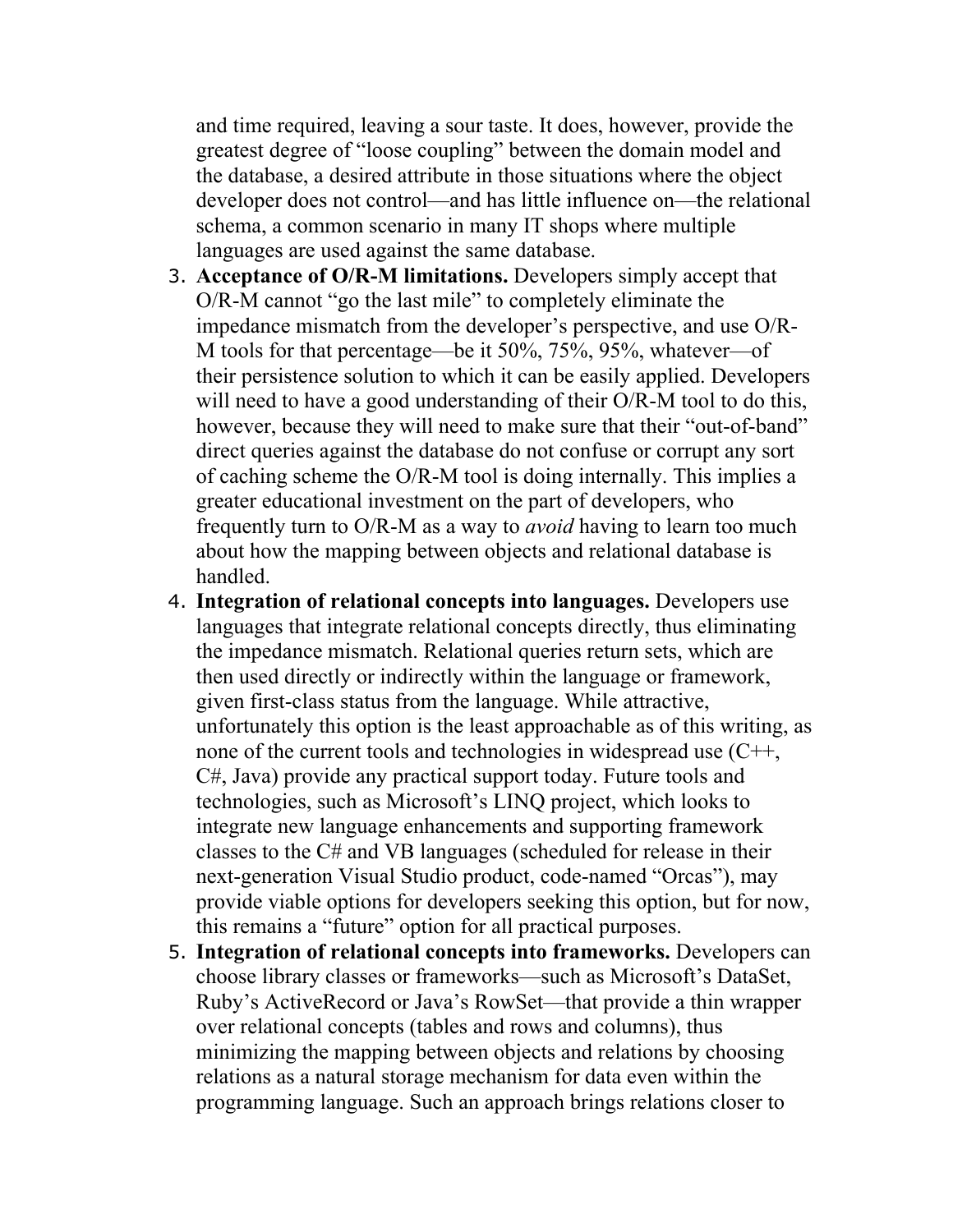the programming language, rather than historical approaches which attempt to bring objects closer to the database. While some development shops have found this approach somewhat successful, debate rages over its usefulness and applicability.

6. **Integration of object concepts into the database.** Instead of seeking to bring relations closer to the language, developers choose the opposite approach, that of bringing the objects entirely into the database, using an Object-Oriented DataBase Management System (OODBMS) for storage of their objects, rather than the traditional RDBMS. Using an OODBMS, such as db4object's db4o product, or Versant's Object Database, or Objectivity's ObjectSpace<sup>[1](#page-2-0)</sup>, developers store objects directly, rather than taking them apart into constituent fields and storing those fields into columns and rows, thus eliminating the need for a "mapping" layer entirely. While using an OODBMS will not completely eliminate all of the problems described in the "Vietnam" essay, it does address some of the more egregious problems, and thus frequently provides the developer a better chance of avoiding the quagmire and allowing them to focus more clearly on the problem at hand.

The remainder of this paper discusses the impact of choosing this final approach, using db4o as the database.

# **The object/relational impedance mismatch**

For a more detailed discussion of the object/relational impedance mismatch, readers are encouraged to consult the original essay; in this paper, we examine the issues raised in that paper, and the various ways by which the db4o OODBMS implementation seeks to solve, or at least minimize, the dangers. Recall, however, that the main argument of that essay was that object/relational mapping faces the Law of Diminishing Returns: that early successes lead to a commitment to O/R-M that, if left unchecked and unexamined, leads to greater and greater "pain" as the various O/R-M issues begin to surface. Thus, a large part of the goal of an OODBMS-based persistence scheme will be to minimize those issues down the road, but more importantly, offer developers a greater flexibility under certain scenarios.

Many people, including Chris Date<sup>[2](#page-2-1)</sup>, have suggested that there is less of an impedance mismatch between a relational model and the object world than is

<span id="page-2-0"></span><sup>&</sup>lt;sup>1</sup>See <http://www.odbms.org/vendors.html>for a complete list of products

<span id="page-2-1"></span><sup>&</sup>lt;sup>2</sup> Introduction to Database Systems,  $8<sup>th</sup>$  Edition, pp 813-886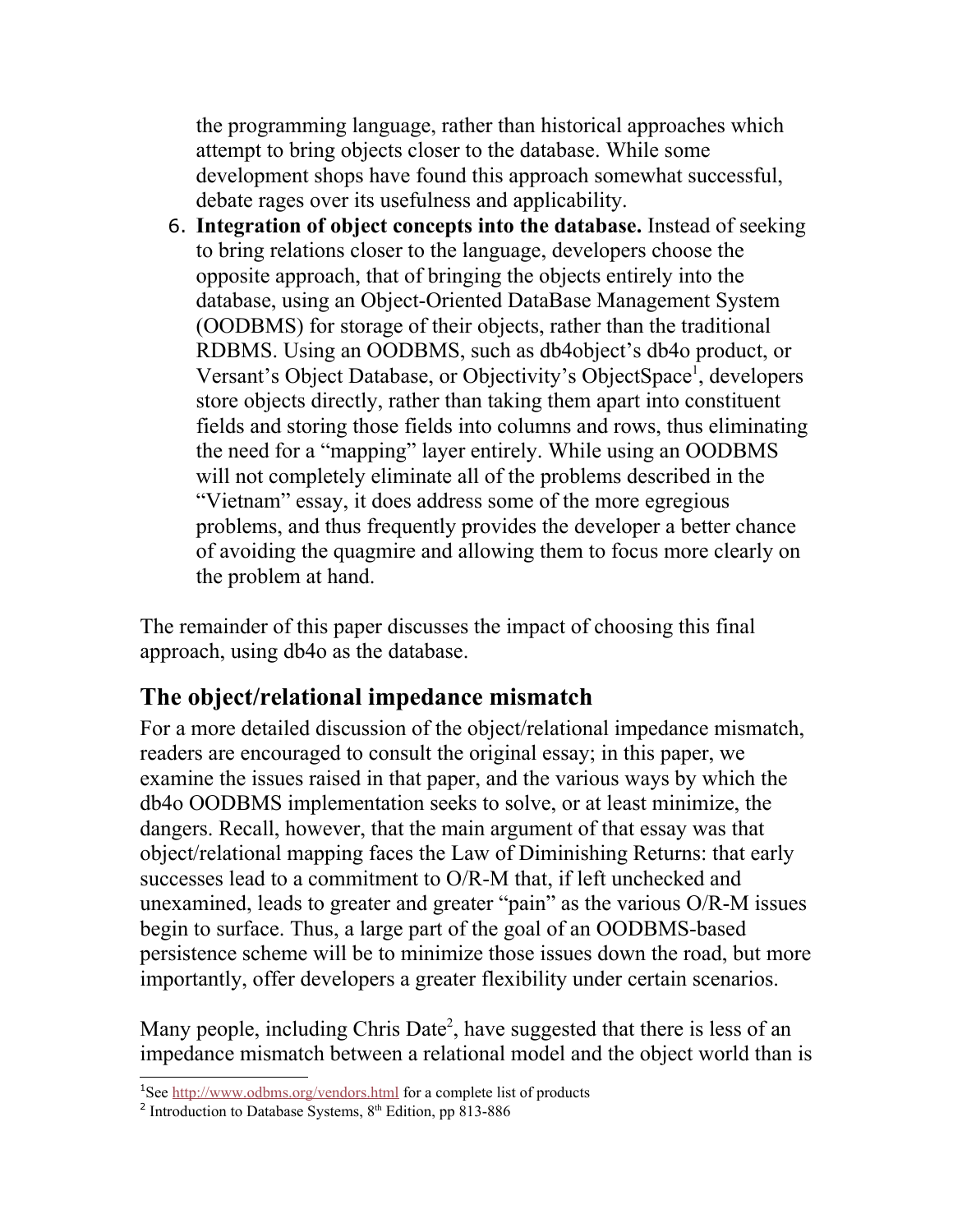commonly believed. Date, for example, suggests that objects are simply relations with associated behavior attached, and type inheritance is described in a manner similar to what we see in classic object languages and in any event, becomes an implementation detail in the relational database. (To those who would point out that no "object-relational" database provides any such support whatsoever, presumably Date would also be quick to point out that no commercial RDBMS implements relational theory correctly, either.) In some respects, this view of the impedance mismatch is true, but more practically, the mismatch still stands: the differences between an object approach and the relational theory are somewhat stark. For example, associativity in relational theory and object models stand entirely 180 degrees to one another: in a relation, associations are held by the thing referred, whereas in an object, associations are held by the referrer (via a reference or pointer). This single difference, for example, will result in some significant differences between how each reacts and present some core problems when trying to bridge the gap between the two.

#### **The object-to-table mapping problem**

One of the first, and most easily visible, problems with an object/relational mapping tool is that of the mapping itself. Deciding how tables and classes will align against one another can be a difficult prospect. Although not an insurmountable problem, as tools like Hibernate or JPA demonstrate, establishing good mappings between tables and classes can still be tricky, all the more so because frequently the mapping starts out very simply, with a one-to-one alignment between columns of a table and fields of a class, leaving developers to think that all mappings will be this straightforward.

In an OODBMS, there is no mapping present, because the OODBMS infers the schema directly from the class in question. In the case of db4o, when the object is sent to the database, the db4o engine uses VM metadata similar to that revealed by Reflection (java.lang.reflect.\* in the JVM, System.Reflection in the CLR) to examine the object's fields, and makes onthe-spot decisions about its storage at that point. This avoids the need for a post-compilation "schema generation" step to create the relational schema, or, in the more frequent case where the relational schema is fixed, the precompilation code-generation step to infer objects out of the schema which then developers are constrained around.

Naturally, this also means that an OODBMS has an intrinsic understanding of two of the mapping problems that pose the greatest dilemma to the object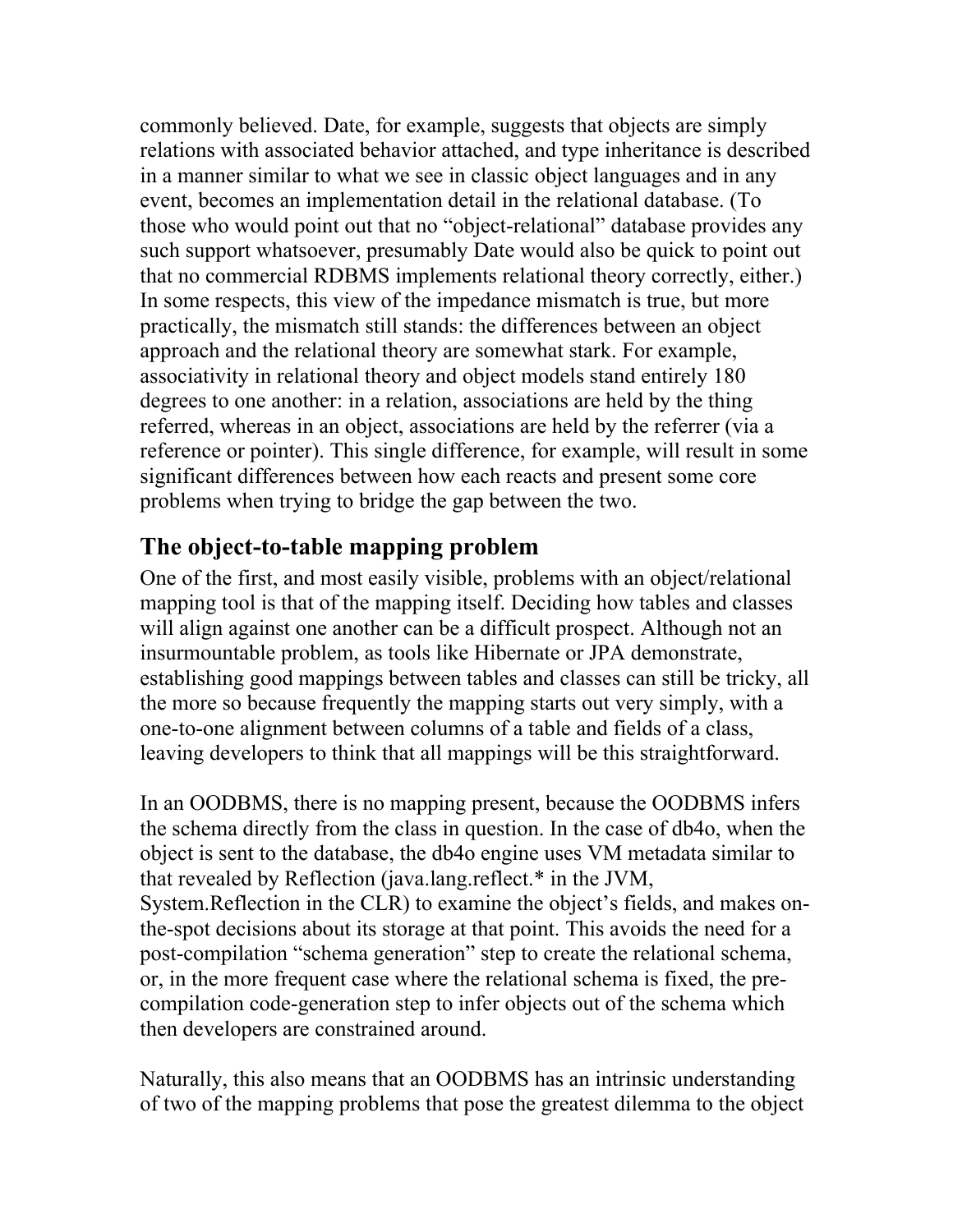developer: inheritance and associations. In the case of inheritance, the OODBMS understands natively the relationship between parent and child classes, and frequently that relationship is stored firsthand as part of the stored object; this means that no matter how deep the inheritance hierarchy, no costly joins and artificial associations must be made (in the case of tableper-class mapping) or extraneous column fields kept (in the case of tableper-concrete-class or table-per-hierarchy mappings).

The student of relational theory may, at this point, be curious as to where relational integrity constraints, one of the great strengths of the relational model, are kept in an OODBMS. In fact, an OODBMS expresses no integrity constraints directly, except those that are defined in the class hierarchy itself; remember, in an OODBMS, the schema is the object's class definition, not a standalone artifact, so any integrity constraints desired must be expressed directly inside of the class definition. This has the added advantage of keeping the integrity constraints consistent throughout both the storage and working memory tiers, something that requires some kind of housekeeping, either manual or automated<sup>[3](#page-4-0)</sup>, in an O/R-M scenario.

This also means that refactoring an OODBMS is much more straightforward, as db4o can silently handle changes to classes even in those situations where production data for that type already exists. So, for example, adding a field to a class when existing objects (without that new field) are already present in the data store is not a problem; db4o simply "extends" the stored objects to include the new field, setting its value to be the default for that type (typically 0, false, or null, depending on the type) and returns the object when queried. Db4o can also go the other way, allowing classes to remove fields (and those field values will simply not be returned when the object is queried) without penalty, even going so far as to store the old values in case that field removal is ever undone<sup>[4](#page-4-1)</sup>.

Internally, the data is stored in similar techniques to that of the world's favorite RDBMSes, but this is all hidden from the db4o user—db4o never exposes its internal data storage scheme to the developer<sup>[5](#page-4-2)</sup>, and thus the

<span id="page-4-0"></span><sup>&</sup>lt;sup>3</sup> It should be fair to point out that in most cases, an automated tool should be able to track these updates without requiring developer intercession; however, the old 80/20 rule does come into play here, in that roughly 20% of the mappings created will need hand-tuning and adjustment and therefore developer time.

<span id="page-4-1"></span><sup>&</sup>lt;sup>4</sup> The db4o documentation has more on how and when db4o can track these old values; suffice it to say, db4o will *not* track these values indefinitely, as that would be a tremendous waste of storage and time.

<span id="page-4-2"></span><sup>5</sup>Although there is a Reflection-like API for examining the structure of stored objects, for those situations where a lower-level view is desired.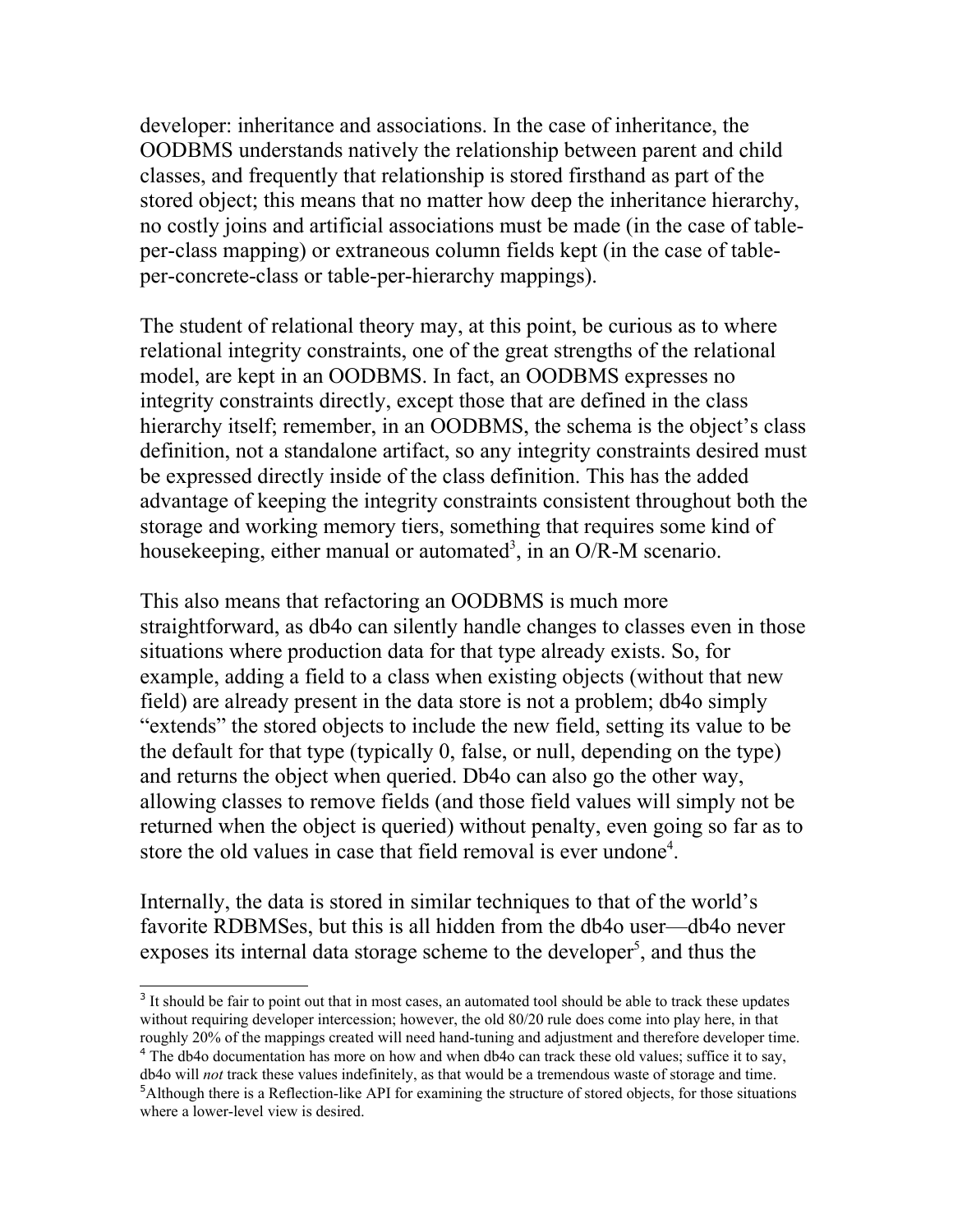developer is left with the perspective that the class definitions she writes are the only schema definition used. (Ironically, or perhaps entirely appropriately, this is precisely in line with Date's idea of encapsulation from the actual details of data storage, a key cornerstone in his definition of a database.)

Besides an easier refactoring scenario, the OODBMS approach also creates a much tighter coupling between the executing objects and their persistence mechanism, which can be either good or bad, depending on the scenario. In certain situations, the RDBMS is used as a point of interoperability, where differing languages/platforms can exchange data, and thus the looselycoupled nature of the RDBMS/SQL approach stands to be more useful. In situations such as "silo" applications where a single user interface accesses a single database (the traditional "baby webapp on top of a big database"), or the more leading-edge "service" implementations, however, all interaction will be through that user interface or service interface, and never against the database itself, thereby making persistence truly an implementation concern only. In these situations, an OODBMS back-end can be invaluable in defining and preserving a rich domain model, as now there are no entity definitions in two languages (Java/C# and SQL DDL) to be reconciled.

## **The dual schema problem**

In many respects, the object-table mapping problem is reflective of the larger problem, that of the *dual-schema problem*, in that in a traditional object/relational world, two sets of entity definitions are in play: one defined by the programming language itself, the other by the relational model using SQL DDL. This sets up an inherent challenge, as now two sets of definitions must be kept up to date as the system grows and evolves, either by "slaving" one to the other (frequently seen by the use of code generation tactics, either from schema to classes or the other way around), or by editing/adjusting the two separately and hand-tuning the mapping between them as necessary. This creates a tension between the two, and frequently developers are forced to make sacrifices in the purity of both models in order to keep the two in sync with one another.

Again, in an OODBMS, the fact that the class definitions are the only schema present means that no such "dual schema" problem exists; the domain model need not be slaved to the storage definitions, and the storage definitions need not be twisted into strange formations just to support the storage of a rich domain model.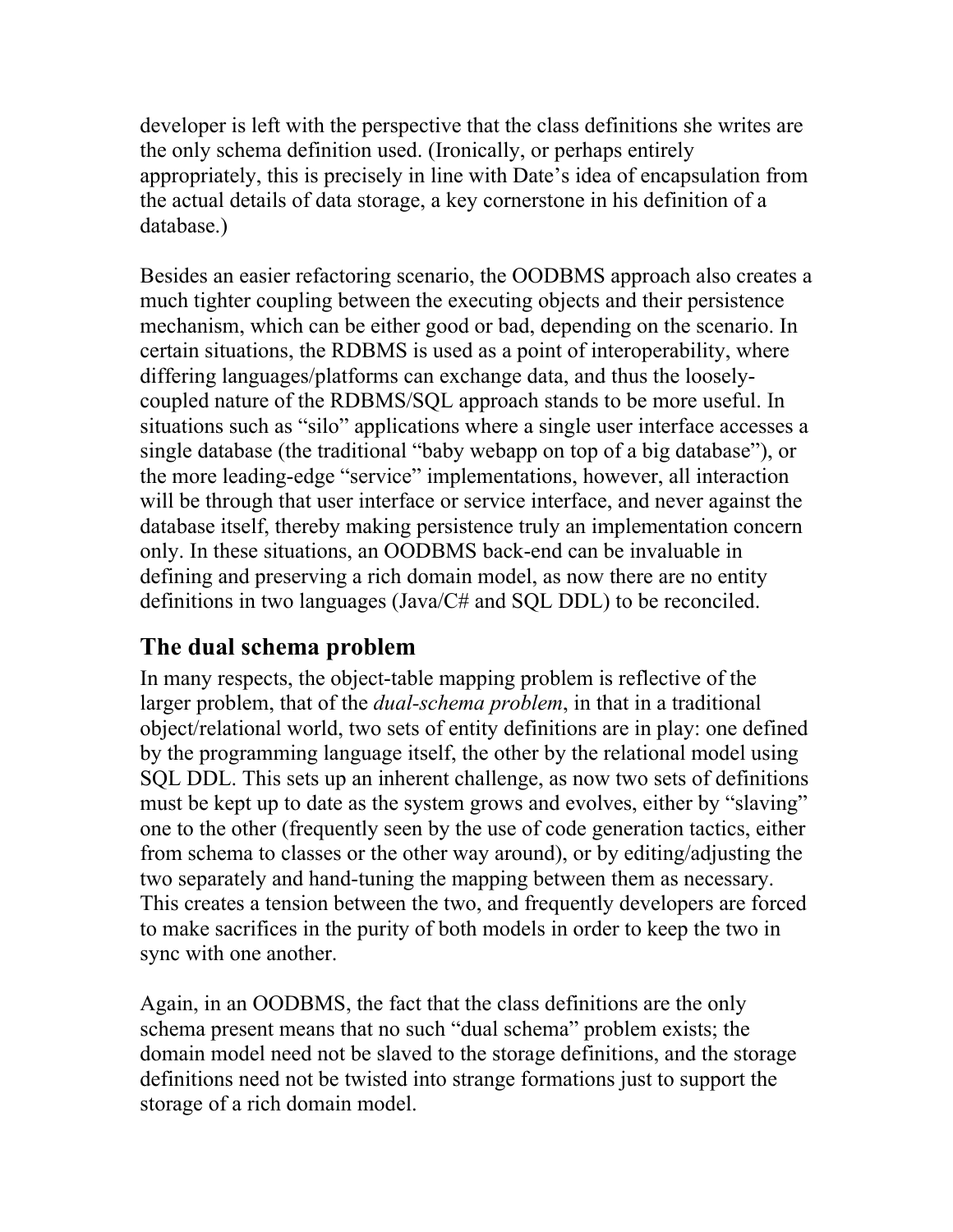# **The schema-ownership conflict**

One issue faced by many developers struggling with the object/relational problem is that relational databases now stand firmly within the borders of the IT kingdom, and her citizens are loath to allow foreigners to define how things are done there. In many companies, IT admins and database administrators have very specific ideas about "the way things should be", and frequently their policies and procedures present obstacles to refactoring. In some companies, in fact, the definition of new database views, stored procedures and triggers are under the control of the DBAs, rather than the developers, which now means that not only does the organization need to sync up the two different code artifacts, but now this is done across two disparate groups entirely.

db4o offers a mixed blessing here: since the schema is owned by the developers, DBAs have nothing to "own", and therefore the political conflict, in theory, doesn't exist. In practice, when the DBA group hears that "mission-critical" data is being stored outside of their domain, they tend to go ballistic and raise all kinds of grief with upper management, where their complaints will likely be heard with sympathetic ears, since theirs is what's familiar, and the db4o world is not. (Until db4o has at least a decade under its belt, this is likely to remain a problem for adopters, as with any other new technology. Even relational databases went through this, back in the day.)

In practice, this means that one of three things will occur:

- 1. the db4o-adopting developer group will need to fight the political battle to retain ownership of the entire db4o footprint (which may in fact be counterproductive—developers don't need, or even want, to be the production support team for the db4o database),
- 2. the db4o-adopting developer group will surrender the runtime footprint for db4o to the IT staff; at times, however, this leads to complaints from the IT staff that the same kind of rich toolset they're used to in the RDBMS world doesn't exist around db4o (some of which is true, some of which is simply that object databases are just "different" than what they're used to), or
- 3. the db4o-adopting developer group will use db4o as a "staging point" for storing data, from which the data is then imported into a traditional RDBMS

Of course, the fourth option, converting/educating the IT staff to OODBMS technology is always possible, but this is by far and away the least likely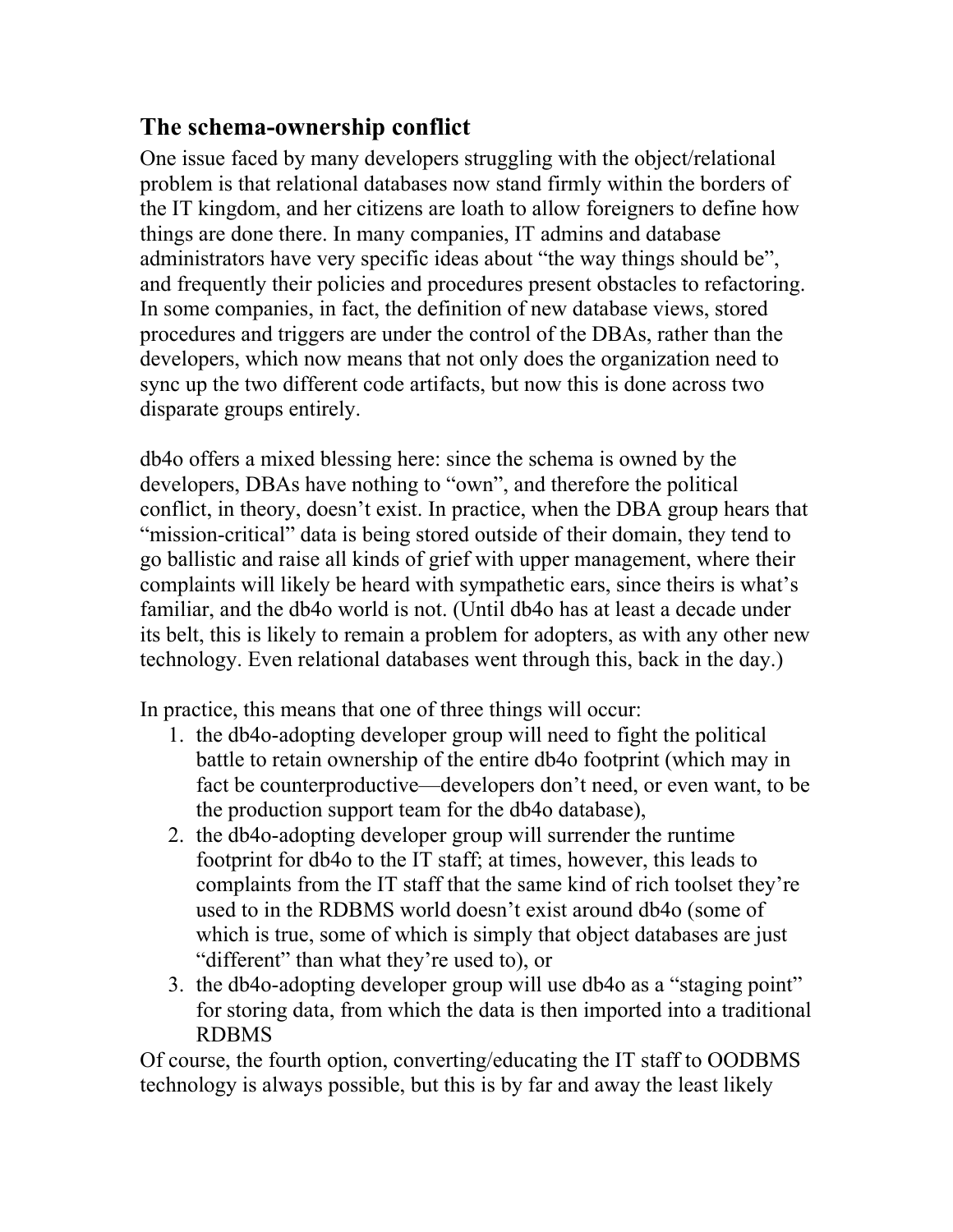option to succeed, particularly given the history of the OODBMS industry's attempts to do exactly that.

Again, this being a political problem, there are always non-technical solutions to this (and non-technical impediments), but if the problem can be avoided entirely, most times it's best to take that approach.

One issue that cannot be avoided, however, is that of reporting: frequently, the IT staff create reports (using tools like Crystal Reports) against the RDBMS, and in a db4o-based scenario this isn't practical or feasible, since no popular tools exist for reporting from an OODBMS. In practice, then, this implies that developers would be "on the hook" to write code to generate reports themselves, or that the data from the db4o data store would need to be exported to an RDBMS for reporting, a scenario not unlike the relationship between OLAP and data warehouse databases in the relational world. Db4o's Replication tools can assist with the latter approach, but any "real-time" reporting against the db4o database still needs to be done using a developer-authored interface.

# **Entity identity issues**

Part of the impedance mismatch centers around the fundamental discordance about identity: in a relational model, identity is given by the state of the entity, typically a subset of that state to which we give the more recognizable name "primary key". In an object system, however, identity is given by an artificial identifier, known as an "OID", or object identifier. Typically, in Java or other object language, the OID is given simply by the object's location in memory (the "this" pointer, as it was known in  $C^{++}$ ). This notion of identity-via-OID is also the reason for the distinction between Java's "==" operator and "equals" method, as it turns out—the latter tests for equivalence, the former for identity, which is whether or not two references point in fact to the same object.

This presents a problem to an O/R-M system, since now we have two different, and conflicting, systems of identity, which in turn confuses caching systems (particularly those inside of an O/R-M implementation). An OODBMS persistence implementation helps avoid some of this confusion, since its system of identity is based around OIDs just as the in-memory object representation does. However, one problem an OODBMS frequently faces is that of keeping straight the connection between in-memory object and OID-attached object, and db4o is no exception here. It's not impossible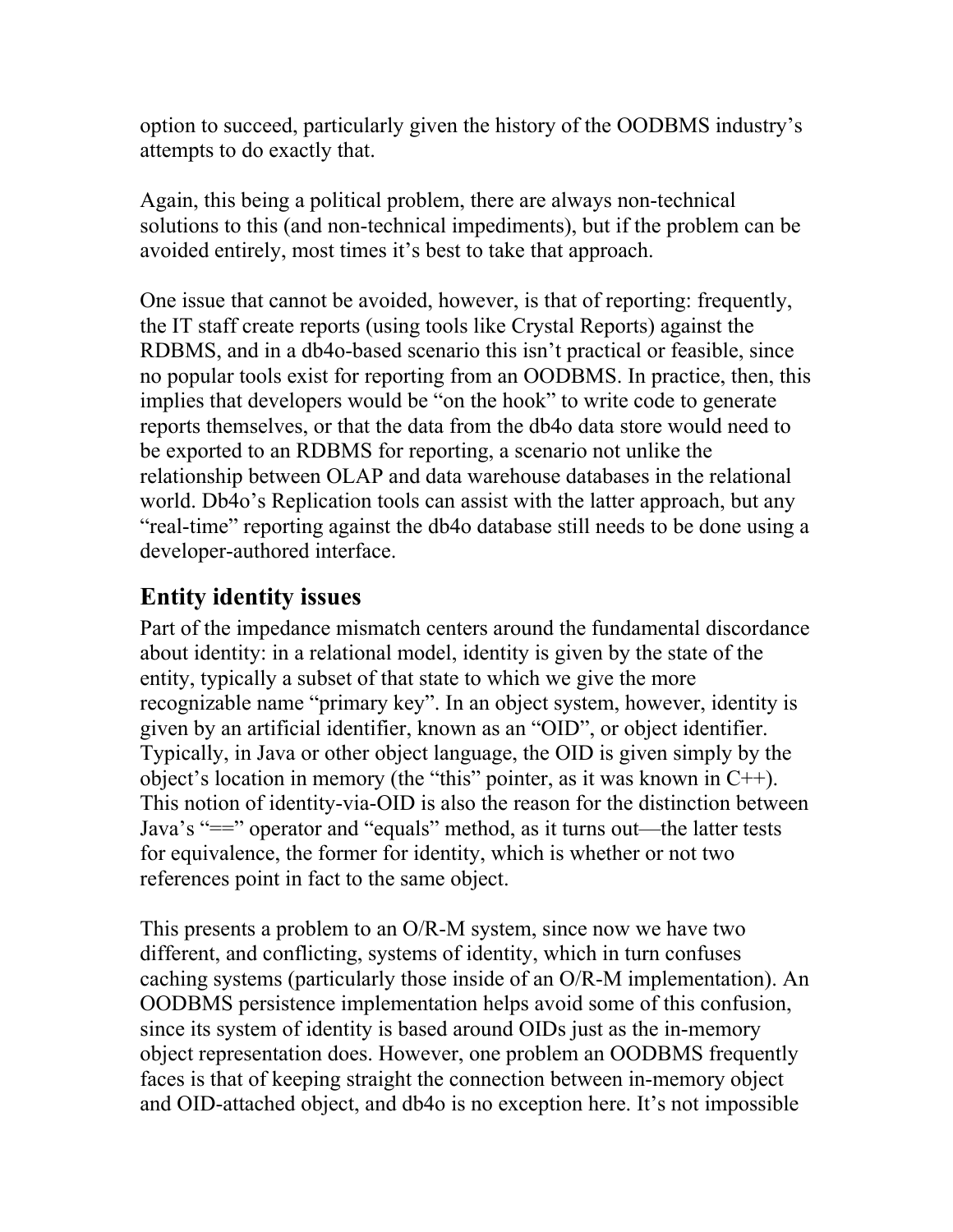—the db4o API provides a static method to check to see if an object's been attached to an OID. This distinction of "attached" vs "unattached" is subtle, however, and some developers may find it more subtle than managing the distinct forms of identity in an O/R-M.

#### **The partial-object problem and load-time paradox**

In a SQL query, developers write precisely which data elements they want retrieved as part of a query, meaning developers can return as much or as little of a table (or collection of tables) as desired. In an object-oriented language, however, this isn't possible—developers cannot work with "pieces" of an object, or individual fields extracted into a new object type. This creates a "partial object" problem, in that the atomic unit of an object database is the object itself, which frequently is more data than necessary.

To the original O/R-M implementors, this problem was solved by creating "on-demand" load triggers, such that if only a few fields of an object were explicitly requested, only those fields would be populated in the object, the object as a whole returned, and if the developer asked for a field not populated in the returned object, a "demand-trigger" would be tripped and the object would go fetch the field in question from the datastore. This typically implied a remote network call (either a JDBC query or some other RPC-like call), with all the negative performance implications that brings. The dangers of this approach were fully exposed by the backlash against the EJB Entity Bean implementation, where each of these retrieval operations were themselves protected (individually) by a full two-phase commit transaction, leading to a general revolt against EJB as a whole that persists to this day, and the generalized advice that clients of an EJB system should never access an entity bean directly, but only through session beans and DTOs, which clearly destroys any attempt to build a rich domain object model and shield developers from the details of persistence.

The root of this problem is that of network traversal—if the persistence implementation lives inside the same process as the client-accessing code, then the demand-trigger approach to the partial-object problem yields a comfortable solution, since the costs of making a disk I/O access (at worst) are far more manageable than those of making a network I/O trip. Both db4o and other relational database systems (HSQL and Derby being two of the popular Java options, Microsoft's SQL Server Express being another) offer "in-memory" or "local" options, where the database resides in that same process and thereby avoids the network. For most production systems,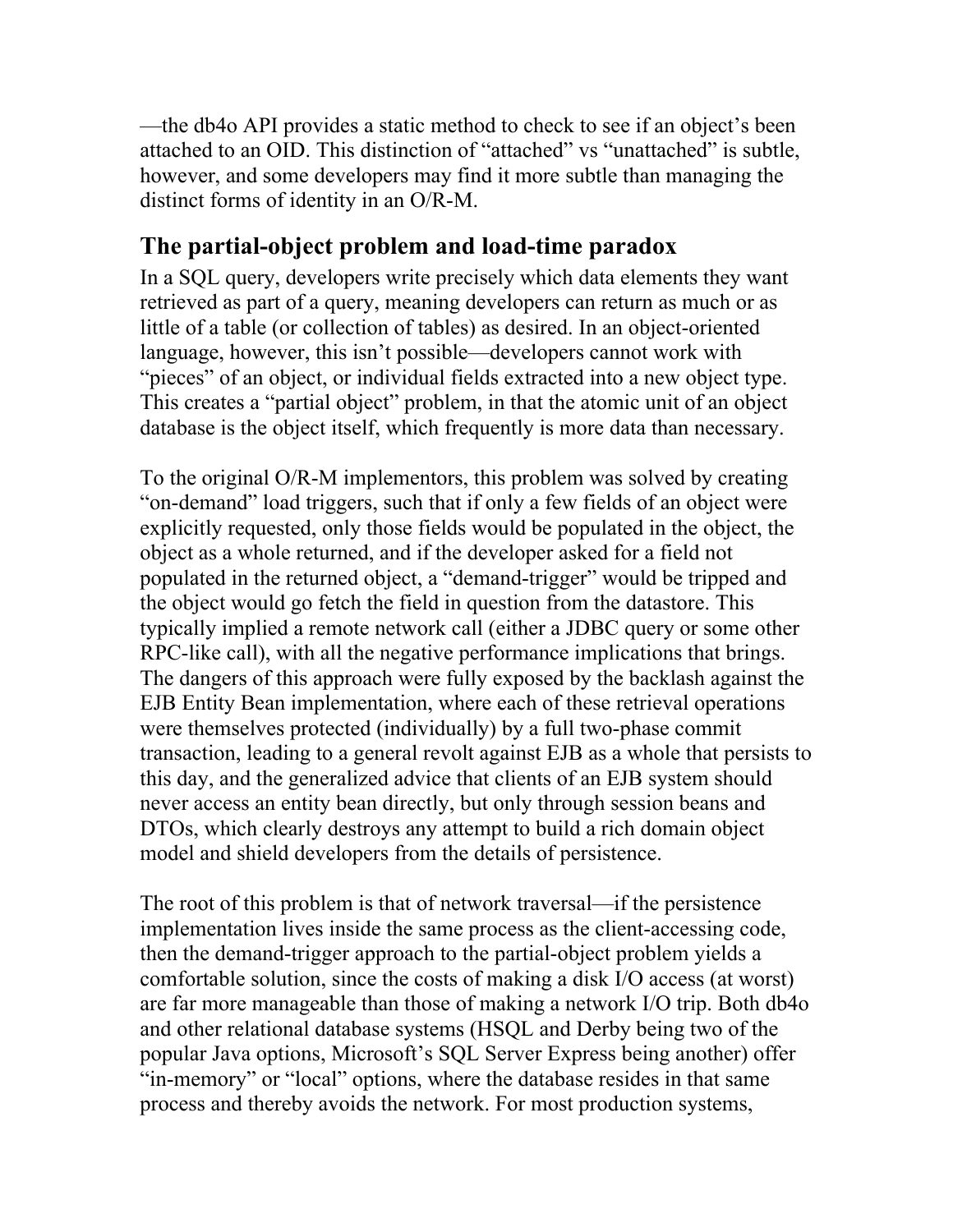however, running the database in the same process as the application server or even on the same machine as the application server is an unacceptable solution due to firewall constraints or security concerns.

Here, the db4o system is just as vulnerable as any relational system or O/R-M tool: db4o offers no "partial object" solution, meaning that any object retrieved is retrieved in full, potentially retrieving data fields that are not needed at that point in the client code. More importantly, however, objects often hold references to other objects, and a naïve object database implementation will need to retrieve all of those "dependent" objects that are referenced by the fields of the retrieved object, leading potentially to a huge graph of objects retrieved in response to a simple first name/last name request on the Person class in the database. Db4o solves this problem via a concept they call "activation depth", whereby the db4o developer indicates how "deep" the graph should be retrieved when the object in question is retrieved from the database—an activation depth of 2 tells the db4o system to retrieve not only the object requested, but any objects it in turn references but no further. Objects beyond the activation depth are not populated at all, but their fields are (artificially) set to a null value. Developers can then, if necessary, activate those child objects by calling a db4o API, again activating more child objects from there if necessary or desired.

(Just as this paper was being finished, the db4o team committed a new feature whereby developers can register method callbacks that will be invoked as objects are added, removed, changed, and so on. Interested clients can then receive notifications about object updates, and thus keep local copies in sync with what's being stored in the database.)

A close corollary to the partial-object problem is the load-time paradox, in which the decision to retrieve data "eagerly" or "lazily" from the datastore is often not made on a class-by-class basis, but would rather be made in accordance with the context of the situation in the client code. Most O/R-Ms do not acknowledge this paradox, referring developers to their associated query language (or trusting in their demand-load triggers inside partial objects) to be more specific about what needs to be retrieved in each situation. As with the partial object problem, db4o offers no particular solution, but developers generally will set/reset activation depth in front of each query in order to control the amount of data being retrieved in each scenario, a single API method call in front of the query call itself.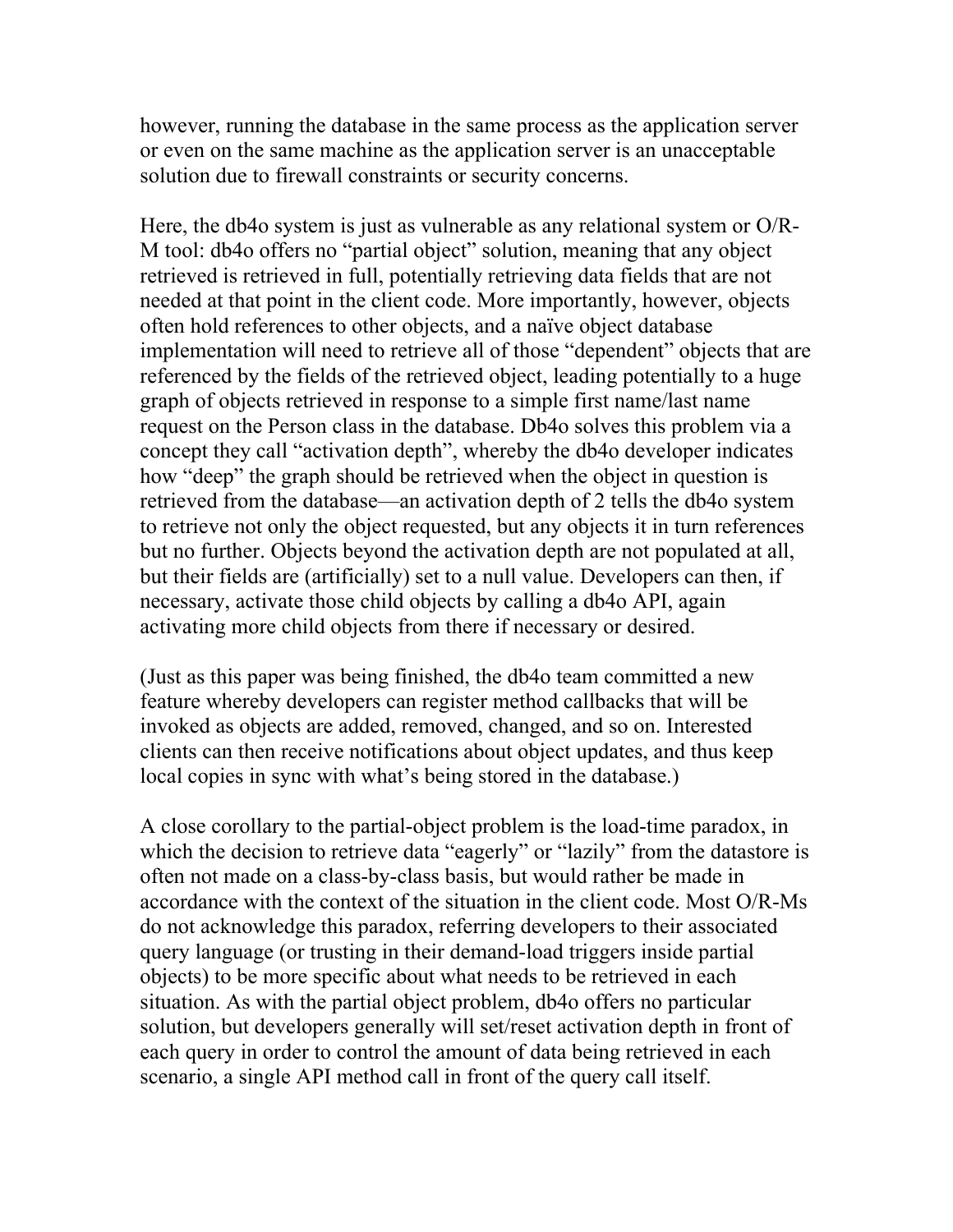#### **The data-retrieval mechanism concern**

Probably the most distinctive difference between an OODBMS-based approach (db4o in particular), and an O/R-M-based approach is in the dataretrieval mechanism. In a traditional relational scenario, developers use SQL to specify exactly the relational values to return, using the relational algebra and predicate calculus to specify exactly what should be retrieved, nothing more and nothing less. This provides a degree of economy in what is pulled across the network rarely matched in any other distributed system.

Object databases have historically proven less efficient at describing the data to be retrieved, despite a variety of approaches: Query-By-Example (QBE), Query Object APIs, and object query languages such as OQL, HQL, EJBQL, and so on. The problems associated with QBE, Query Object APIs, and query languages are not difficult to spot: a QBE approach severely restricts the kinds of queries that can be made against the database, and is usually used only for simple, single-object requests ("identity" requests), or for requests to retrieve a collection of objects that obey simple AND-ed predicates, such as "find all Persons where lastName is 'Powers' and occupation is 'Software Developer'". Query Object APIs provide a greater range of query capability, but are tedious and awkward to manipulate, requiring construction of numerous intermediate objects to hold the query together, such as "predicate" objects designed to hold the queried field and the predicate query value together. Developers generally tire of the obtuse Query Object API quickly, which then leads to the "query language" approach, a new language designed to allow for quick and easy generation of queries such as ODMG's Object Query Language (OQL), or Hibernate's Query Language (HQL), all of which look alarmingly similar to SQL. This in turn often leads developers full circle, asking themselves why they didn't just bother writing SQL in the first place, particularly when these query languages turn out to be missing certain features of the SQL language, such as ORDER BY or GROUP BY or DISTINCT or outer joins and so on.

The db4o database uses an entirely new approach, called "native queries", in which the predicates used to query the database for objects to return from the query are described using the native language itself (Java or C#). This means that developers need not learn a new query language at all, since now all database interactivity is done using the language of their choice. Yet the query can be as expressive as they need it to be, since both Java and C# have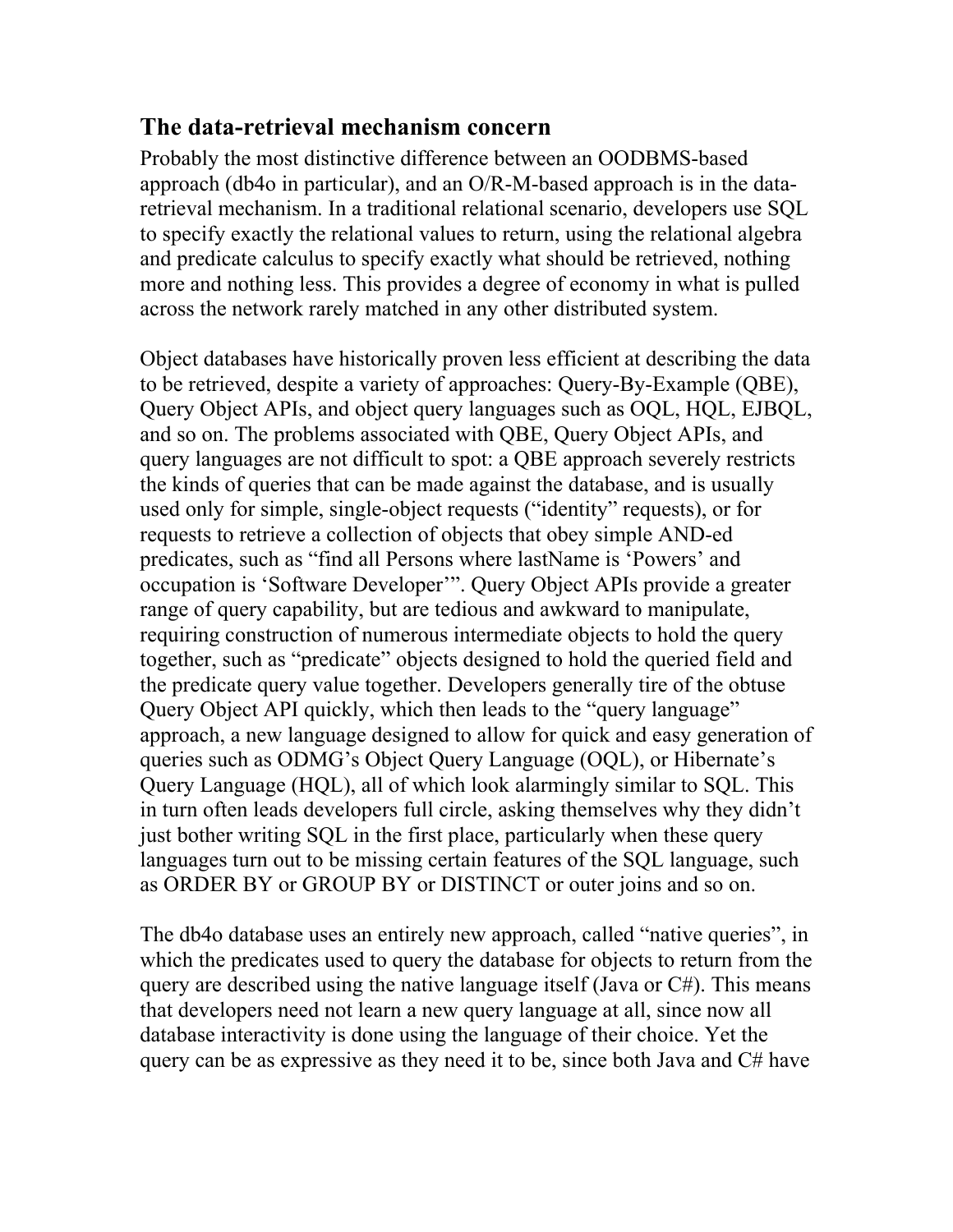the same rich set of comparison operators that SQL (or another query language) does:

```
List <Pilot> pilots = db.query(new Predicate <Pilot>() {
  public boolean match(Pilot pilot) {
  return pilot.getPoints() == 100;
  }
});
```
This approach has the added benefit, not present when using O/R-Ms (or SQL, for that matter), of being entirely type-safe: the compiler will verify that the fields used in the query are present on the object in question and that all comparisons are entirely type-safe, thus eliminating a source of potential errors and an entire class of unit tests necessary.

One concern developers voice when first seeing this feature is that this implies that every object in the database must be instantiated and passed into the comparison method, clearly a horrible performance hit if thousands—or millions—of objects reside in the database. Therein lies the beauty of the db4o native query feature, as the db4o system will do runtime Reflection and bytecode analysis to understand what the query is doing (what fields on the object are being compared, what values the fields are being compared against, what operations are being used to do the comparison, and so on), and converts that to its internal Query Object API (called SODA). While not all queries will be possible to translate this way, in general a significant percentage of developers' queries can be, leaving developers with an efficient-to-write and efficient-to-execute query approach. Developers can also be notified (via a runtime API call) when native queries cannot be optimized this way, thus providing them with an opportunity to "hand-tune" certain queries using the more fine-grained/low-level SODA query API.

## **Summary**

At no point should this essay be seen as a general call to embrace the OODBMS over the relational database; any attempt to position a technology, *any* technology, as the one-size-fits-all solution to all problems faces dangers. While obviously applicable to the object database, this truism also works for the relational or even XML/hierarchical database, as well it's a fair statement to say that "X technology" works well in a particular set of scenarios, less well in others, where "X" is either the relational or object database.